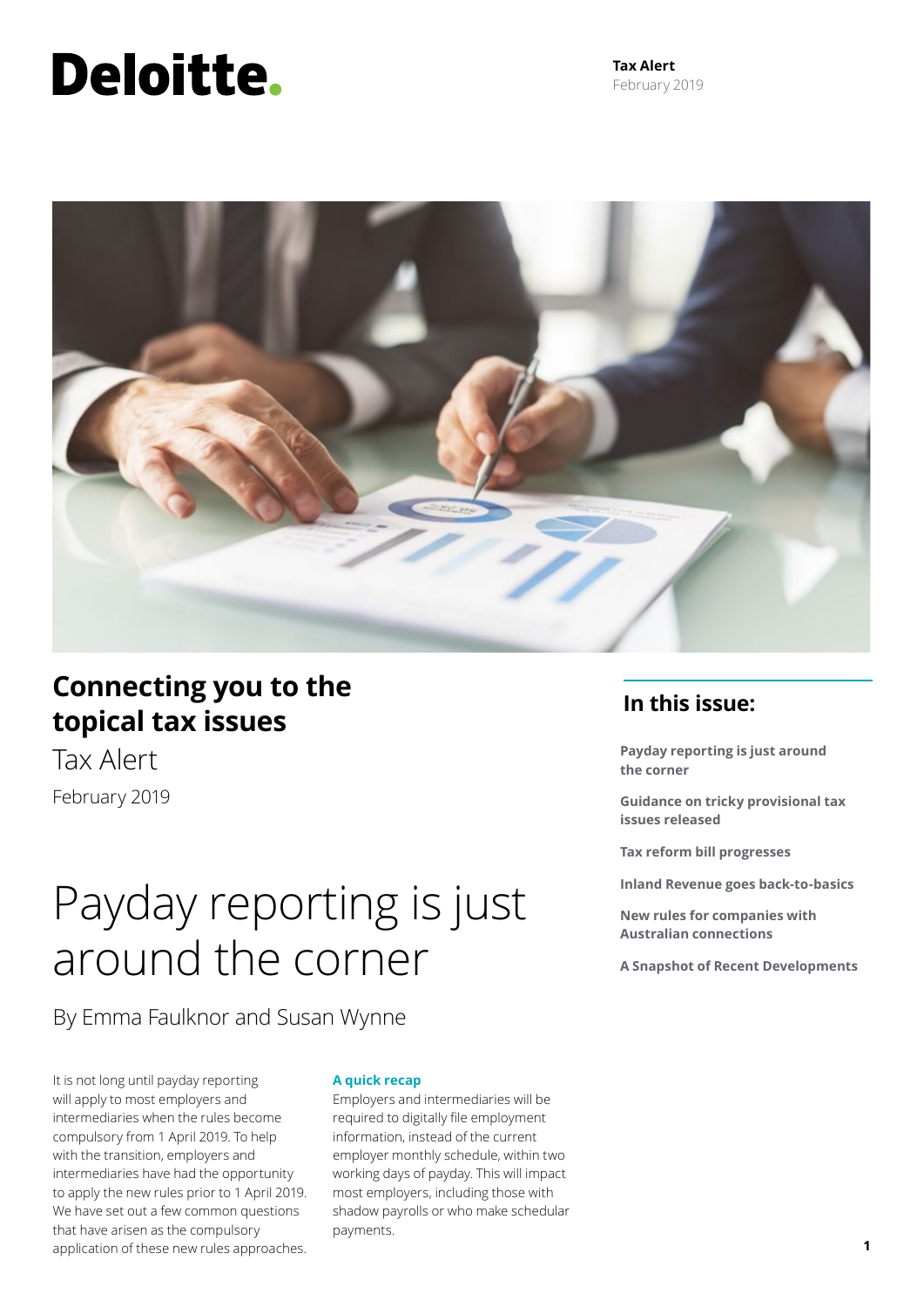Employers who withheld less than \$50,000 of PAYE and ESCT in the previous year can choose to submit their payroll information on paper within ten working days of payday. Paper filers can also choose to adopt deemed paydates of the 15th and end of the month for simplicity and file within 10 working days of these dates.

Employers will also have to provide additional information to Inland Revenue about new and departing employees before the next payday.

Practically, employers and intermediaries will be able to file via their MyIR login direct from compatible software, through onscreen data entry or file upload from compatible software.

There is no change to the due dates for PAYE or other deductions payable to Inland Revenue.

#### **What is a working day?**

With reporting to Inland Revenue due within two working days of payday it is important to understand what is a working day. The income tax legislation defines the meaning of a working day and the key points to note are:

- **•** A working day is Monday to Friday.
- **•** The days between 25 December and 15 January are excluded from the definition of working days for tax purposes. Payroll reporting information for a payday that falls within that period will instead be due on 17 January at the earliest (assuming 16 and 17 January are working days).
- **•** While New Zealand's national public holidays (Good Friday, Easter Monday, Queen's Birthday, Anzac day, Waitangi day and Labour day) are not working days for tax purposes, regional holidays (Anniversary days) are working days and must be included when determining when the payday reporting information falls dues.

In a recent training session with Inland Revenue they advised that there was no time cut-off for a working day. Employers will have until midnight that working day to file online.

On a related note, a payday means the day an employer makes a PAYE income payment to an employee. If this is via a bank transfer the payday is the date the employer instructs the bank to make the funds available.

#### **Can information be filed in advance of payday?**

It will be possible to file payroll information in advance of payday, provided payroll information has been completed. This may be necessary around big holiday periods, such as the recent summer break many enjoyed, or when payroll staff will be away. If any errors do occur, it will be possible to amend the filed returns.

#### **What if a return is nil?**

There is no requirement to file payday information when it will be a nil return, nor does the electronic payday reporting system allow nil returns to be filed. Inland Revenue has provided assurance that their software will be able to distinguish between an unfiled return and a return that hasn't been filed because it's a nil return. Irregular filers will also be recognised and recorded as such in the Inland Revenue system. As a result of the systems in place to analyse filing patterns Inland Revenue expects to be able to determine when late filing penalties should be imposed.

#### **Keeping track of how much to pay Inland Revenue?**

There is no change to the current due dates for PAYE and other deductions payable to Inland Revenue. Despite employers filing payday information much earlier Inland Revenue is recommending that employers continue to pay as they currently do. The total payable at the usual due date will need to be tracked so that payment can be made to Inland Revenue as it may no longer match to one employer monthly schedule. If payroll software is used the software may display the total due, however Inland Revenue has noted that they are working on making the total payable visible in MyIR.

#### **When can you register?**

You can register now via Inland Revenue's MyIR system. However, once registered you're in and you'll have to comply with all the payday reporting requirements and won't be able to go back to the old system, whether or not 1 April 2019 has passed.

Payday filing starts at the beginning of the following month after you've opted in, unless it's after 1 April 2019 when it becomes compulsory. For employers who will only be adopting payday reporting from 1 April 2019, it is worth considering registering from 1 March 2019 to provide time to familiarise yourself with the new system. Registering in March will only make payday reporting applicable from the compulsory start date of 1 April 2019.

Once registered, only the owner of the MyIR account will have access to the payday filing functions so it will be necessary for that person to delegate access to users. This is similar to the process that arose when GST filing switched to MyIR.

After registering for payday filing the final IR348 and IR345 returns, for the previous month, will need to be filed using payroll returns in MyIR.

For employers who will only be adopting payday reporting from 1 April 2019, it is worth considering registering from 1 March 2019 to provide time to familiarise yourself with the new system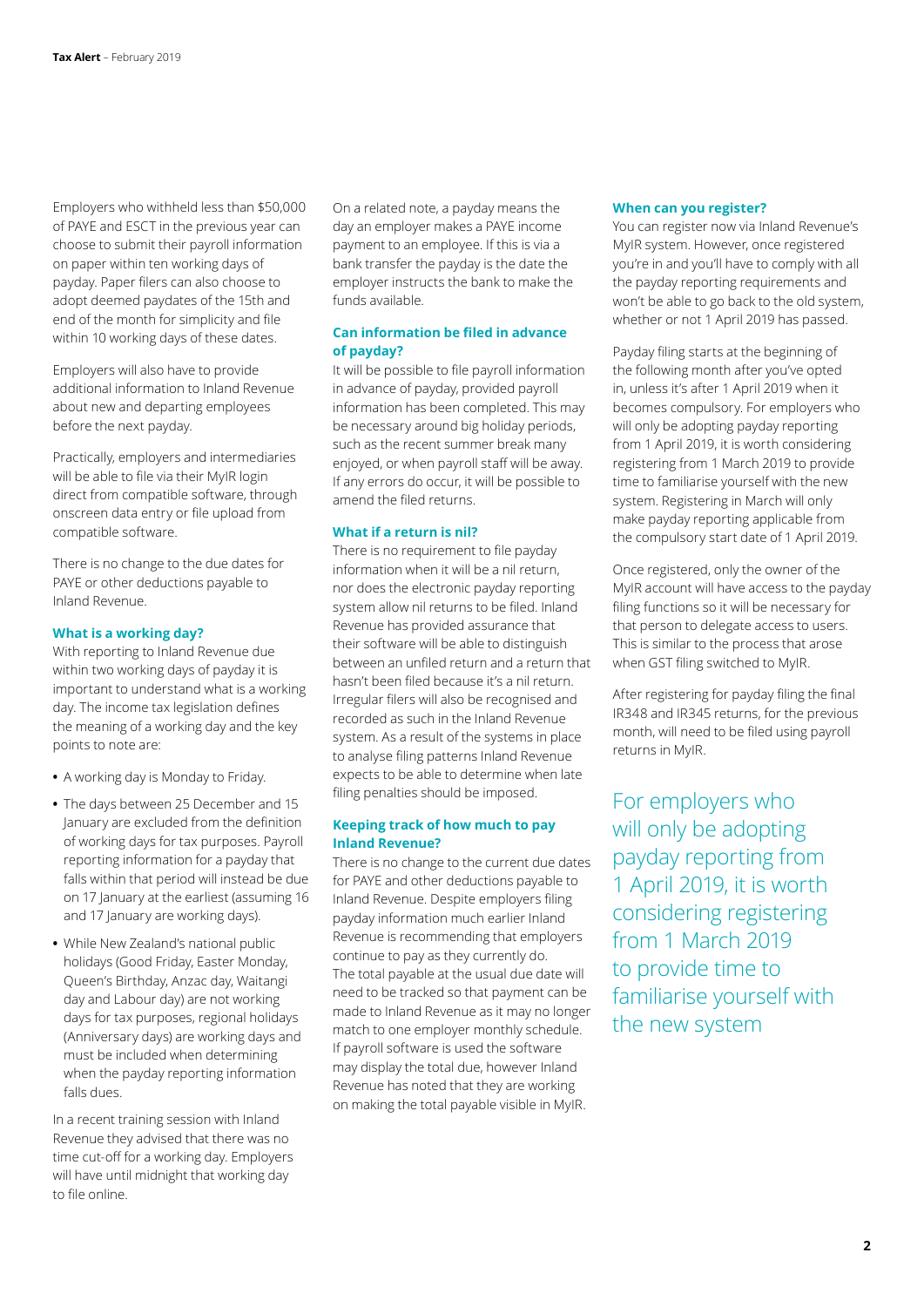

#### **Are you ready?**

The move to payday reporting raises a number of important requirements, such as:

- **•** Reviewing all payroll function requirements to check current processes will support the increased frequency of reporting that will be required.
- **•** Engaging with your payroll software provider to determine their development roadmap and timeline for release of enabled software.
- **•** Identifying your MyIR account owner and making sure they are prepared to review and relink MyIR payroll function delegations/access/authorisations upon opting into or on registration for payday filing.

In addition to checking your payroll software or provider is up to scratch, employers should be comfortable that they are getting it right too. Our [article](https://www2.deloitte.com/nz/en/pages/tax-alerts/articles/payday-reporting-for-employers-intermediaries-going-digital.html) from October 2018 provides some guidance to employers and intermediaries.

Inland Revenue has also published useful information to help ensure that payroll systems are payday reporting ready and this is available on the Inland Revenue website.

#### **Conclusion**

The key point is to be prepared before the payday reporting requirements are compulsory. The changes can seem arduous but the intention behind them long term is to make processing easier and less time consuming for employers. We certainly hope to see the benefits sooner rather than later. For further guidance on payday reporting and other tax issues please contact your Deloitte tax advisor.



**Susan Wynne Associate Director** Tel: +64 7 838 7923 Email: swynne@deloitte.co.nz



**Emma Faulknor Senior Consultant** Tel: +64 7 838 4818 Email: efaulknor@deloitte.co.nz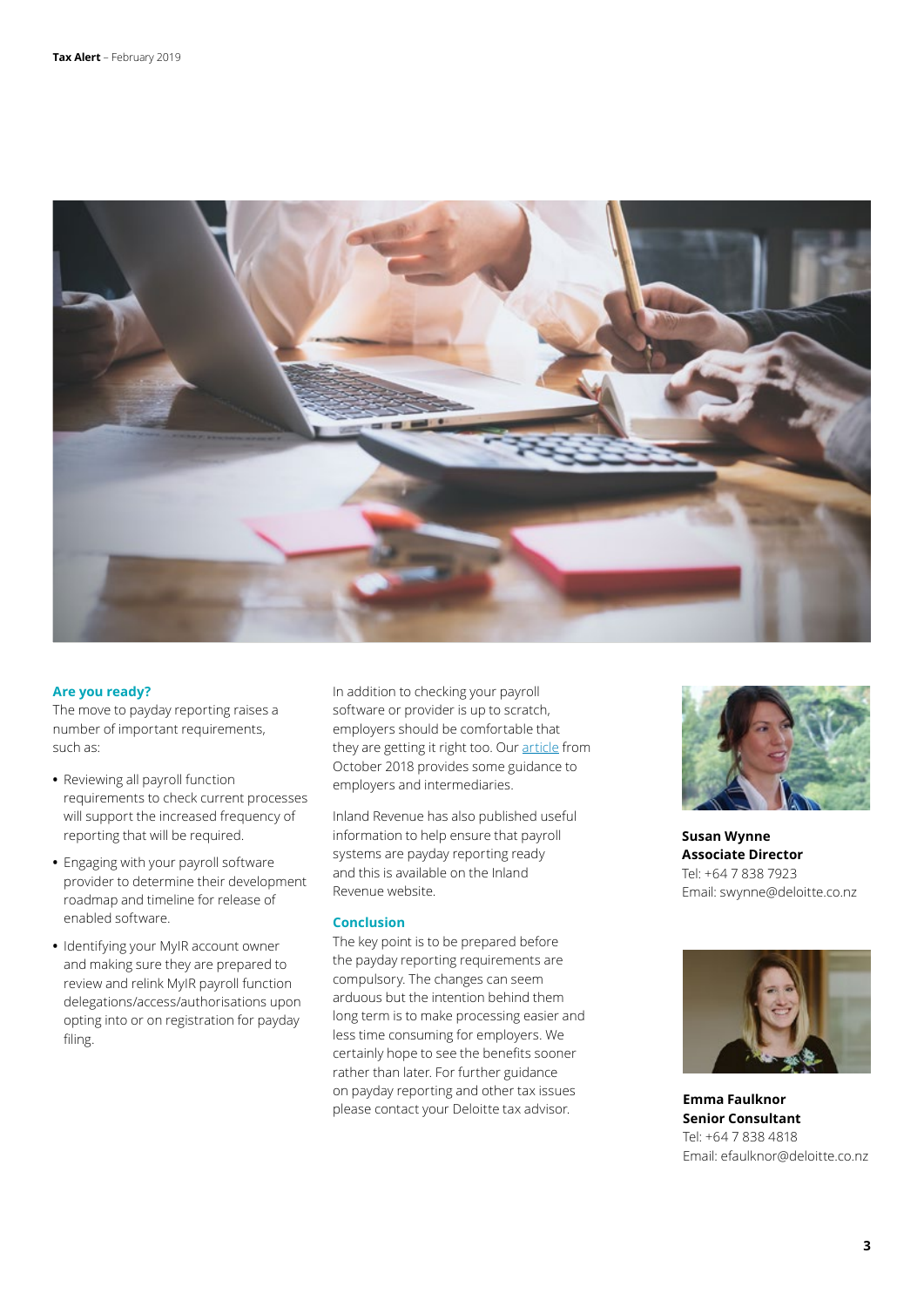### Guidance on tricky provisional tax issues released

By Veronica Harley



In mid-December 2018, Inland Revenue issued two draft Questions We've Been Asked on provisional tax and use of money interest implications (PUB00336). The introduction of the use of money interest concession rules as they apply to provisional tax with effect from the 2018 income year, while welcome, has given rise to some uncertainty in a couple of scenarios.

One of these is in relation to new provisional taxpayers who meet the definition of having an "initial provisional tax liability" because the interest concession rules do not apply in this case. Persons with an initial provisional tax liability are broadly those who start a new taxable activity and have residual income

tax (RIT) of \$60,000 or more in their first year. While new provisional taxpayers have no obligation to pay provisional tax because their RIT for the preceding tax year is \$2,500 or less, they are nonetheless still exposed to use of money interest (UOMI) from their first instalment. The number of instalments a person has in their first year will depend on when the business commenced in that first year. This has caused advisors to look at these rules more closely in terms of whether a person has an initial provisional tax liability or not.

The first QWBA is Income Tax – Provisional tax and use of money interest implications for a person in their first year of business. This focusses on the meaning of taxable activity, and what level or type of activity

is sufficient to mean a taxpayer is "deriving income from a taxable activity" for the purposes of the initial provisional tax liability definition. The conclusion is that the start of a taxable activity is a concept well understood in the GST context and it also applies to the provisional tax rules. It includes anything done in connection with the beginning of a taxable activity as well as any activity carried on continuously or regularly, irrespective of profit, involving or intended to involve the supply of goods and services. For the purposes of the provisional tax rules, a taxable activity includes GST-exempt supplies and applies to persons who are not GST registered. For example, the receipt of passive interest income on capital raised in the year prior to the commencement of the business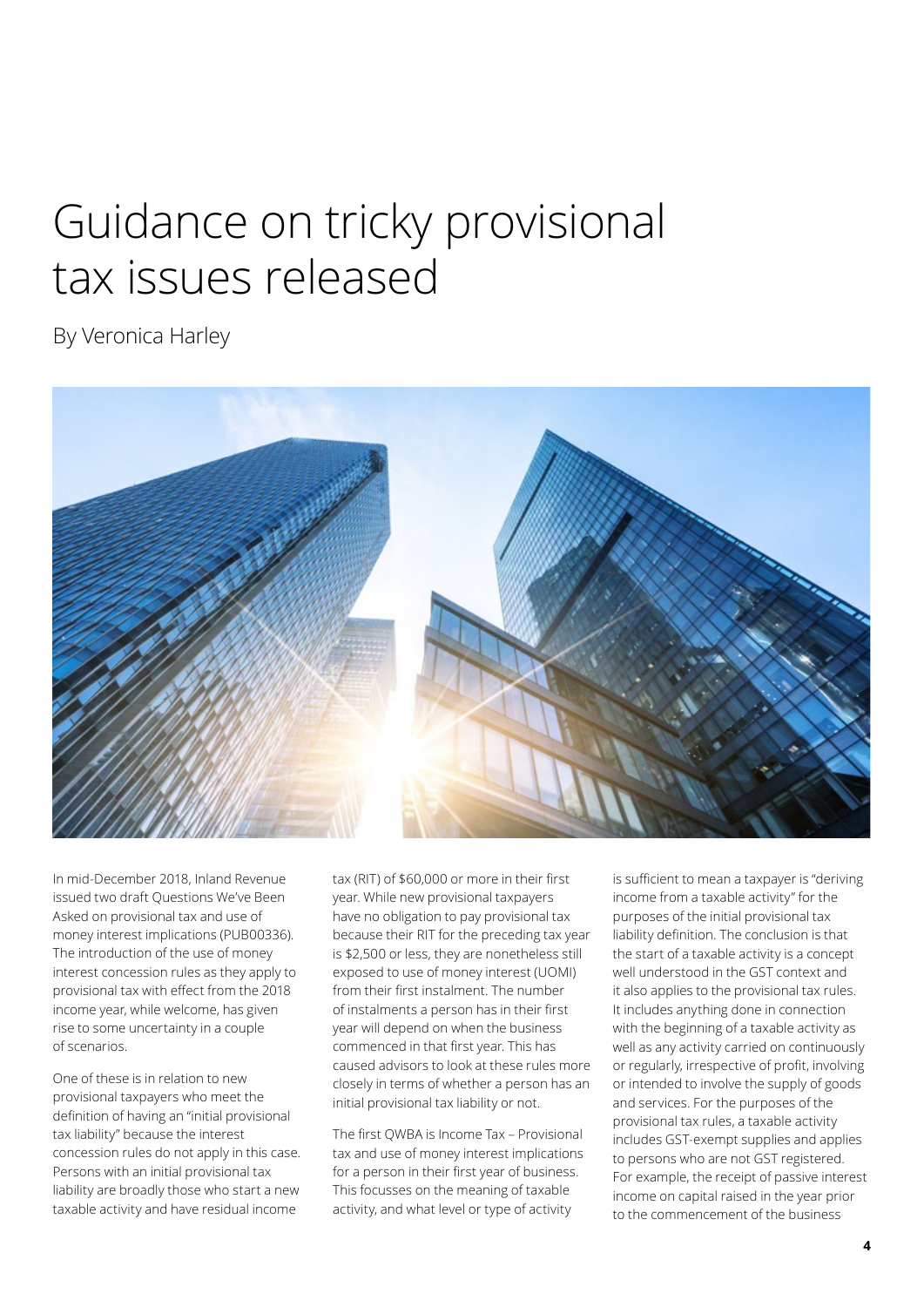in the following year, would be treated as being "something done in connection with the beginning of a taxable activity". If the interest income was such that it resulted in RIT of more than \$60,000, the taxpayer will have an initial provisional tax liability in that year.

The second QWBA, Provisional tax – impact on employees who receive one-off income without tax deducted, deals with the scenario that a salary and wage earner receives a one-off lump sum (e.g. from an employee share scheme) which has not had any tax deducted at source. Where it results in RIT that is over \$2,500, it makes them liable to pay provisional tax for that year (section RC 3(1)).

The statement clarifies the interaction of subsections RC 1(1) and (3) of the Income Tax Act 2007. In the Commissioner's view, the fact that the prior year's RIT may be less than \$2,500 does not "remove them from the provisional tax rules as they continue to retain their status as a provisional taxpayer under the Tax Administration Act 1994 by being "liable" to pay provisional tax under section RC 1(1) of the TAA, despite having no obligation to pay provisional tax under section RC 3(3) of the TAA".

The statement also confirms that if a provisional taxpayer has no RIT assessed in a prior year, or their RIT was less than \$2,500, their instalment payments using the standard method will be zero on each occasion. They can top up the instalment at P3 to ensure they pay the entire RIT for the current year on that final instalment date in order to minimise UOMI. Bear in mind that because they have had RIT that is over \$2,500 in a tax year, a person will be required to pay provisional tax the following year. If they elect to use the standard method, this will result in payments being made in the subsequent year of at least 105% of the prior year's RIT.

The problem is that an employee in receipt of a one-off amount of income without tax deducted will not be expecting to derive any further income of this nature in the subsequent year. As a result, they may choose to adopt the estimation

method and estimate their provisional tax at nil and then make no payments at each instalment in that subsequent year. However, if they choose the estimation method, they are exposed to UOMI on any shortfall at each instalment date. This is because the UOMI concession rules do not apply if the estimation option is selected for instalments due prior to the final instalment. Consequently, if the employee adopts the estimation method for the succeeding year, they need to understand these risks when making that choice should it turn out that their RIT is more than \$2,500.

The new UOMI concession rules were intended to simplify provisional tax for taxpayers but, in some respects, they did anything but as new boundaries have emerged as a result. The provisional tax rules can be very complicated in some scenarios and so it's good to have this guidance. If taxpayers are ever in doubt about provisional tax, we suggest seeking advice because there are a few tricks within these rules which could prove costly if mismanaged.

Both statements have a feedback submission date of 8 February 2019. If you would like to discuss these, please contact your Deloitte tax advisor.

The new UOMI concession rules were intended to simplify provisional tax for taxpayers but, in some respects, they did anything but as new boundaries have emerged as a result



**Veronica Harley Associate Director** Tel: +64 9 303 0968 Email: vharley@deloitte.co.nz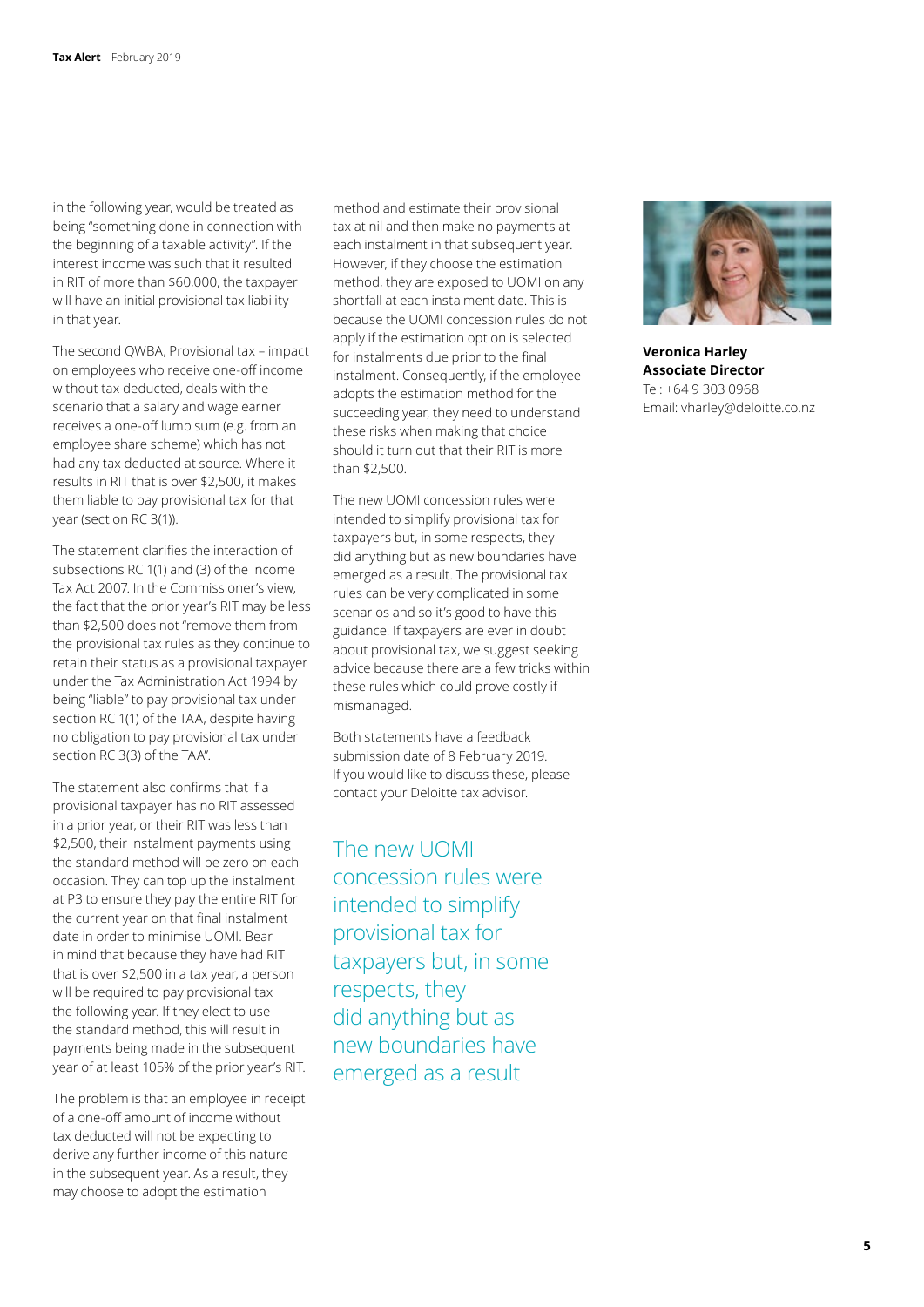## Tax reform bill progresses

### By Mark Chapple



New tax legislation, much of which applies from 1 April 2019, has progressed in Parliament, and will soon be passed into law. [The Taxation \(Annual Rates for](https://www.parliament.nz/en/pb/sc/reports/document/SCR_82732/taxation-annual-rates-for-2018-19-modernising-tax-administration)  [2018–19, Modernising Tax Administration,](https://www.parliament.nz/en/pb/sc/reports/document/SCR_82732/taxation-annual-rates-for-2018-19-modernising-tax-administration)  [and Remedial Matters\) Bill, sometimes](https://www.parliament.nz/en/pb/sc/reports/document/SCR_82732/taxation-annual-rates-for-2018-19-modernising-tax-administration)  [referred to as the ARMTARM Bill](https://www.parliament.nz/en/pb/sc/reports/document/SCR_82732/taxation-annual-rates-for-2018-19-modernising-tax-administration) (the **Bill**), was reported back by the Finance and Expenditure Select Committee on 16 January 2019.

The Bill contains significant proposals to change and reduce the end of year filing obligations for individuals and the way that they interact with Inland Revenue. The changes reflect the increased level of information employers and payers of interest and dividends have to provide to Inland Revenue in respect of "reportable income" (salary, wages, interest & dividends and employee share scheme income). The changes also rely heavily on automated processes being made possible by Inland Revenue's new computer system. These new rules will apply for the tax year ending 31 March 2019, so taxpayers should expect a new experience when dealing with their personal taxes this year.

You can read our [August 2018 Tax Alert](https://www2.deloitte.com/nz/en/pages/tax-alerts/articles/modernising-tax-administration.html)  for detail on the changes as originally proposed.

We outline below the key changes that have been made by the Select Committee. A number of these changes follow submissions on the Bill from taxpayers and other interested parties, but there are also some changes made as a result of two Supplementary Order papers from the Minister, and in response to suggestions of Officials.

You can see further detail on the Bill as reported back in the [Officials' report](http://taxpolicy.ird.govt.nz/news/2019-01-18-tax-bill-reported-back).

If you are interested in how particular changes might affect you, we recommend that you contact your usual Deloitte tax advisor for further information.

#### **Main changes made at Select Committee:**

There are a number of taxpayer favourable changes made as a result of submissions:

Proposed thresholds for the write-off of tax debts for individuals will be further

simplified. Write-offs will apply for "qualifying individuals", those with only "reportable income", that have tax owing of \$50 or less. The write-offs are expected to affect approximately 580,000 individuals each year.

In response to a number of submissions, new Subpart 3B of the Tax Administration Act 1994 will allow "qualifying individuals" to correct or add to information held by Inland Revenue up until their terminal tax date without being subject to interest or penalties. It will not be necessary to ask Inland Revenue to exercise discretion under section 113 of the Tax Administration Act 1994. These changes should significantly reduce the compliance burden for taxpayers, and eliminate interest or penalties concerns for them.

The changes should also reduce the administrative burden for Inland Revenue.

Other individuals i.e. those with income other than "reportable income", or with expenses, will need to make changes to the information held by Inland Revenue by the due date for their return (7 July, or later if the person has an extension of time).

- **•** The threshold for a taxpayer being able to apply for a short-process ruling will be increased from turnover of \$5 million to turnover of \$20 million, provided that the tax at stake remains less than \$1 million. This should make the regime accessible to many more taxpayers.
- **•** Technical amendments will be made to the bright-line test for residential land to fix legislative anomalies affecting land that was purchased off the plans, and for freehold estates converted from leases with a perpetual right of renewal.
- **•** Changes will be made to reduce compliance obligations for fire and emergency volunteers that are reimbursed for their loss of income when they attend a training course. Until now the volunteers have had to lodge income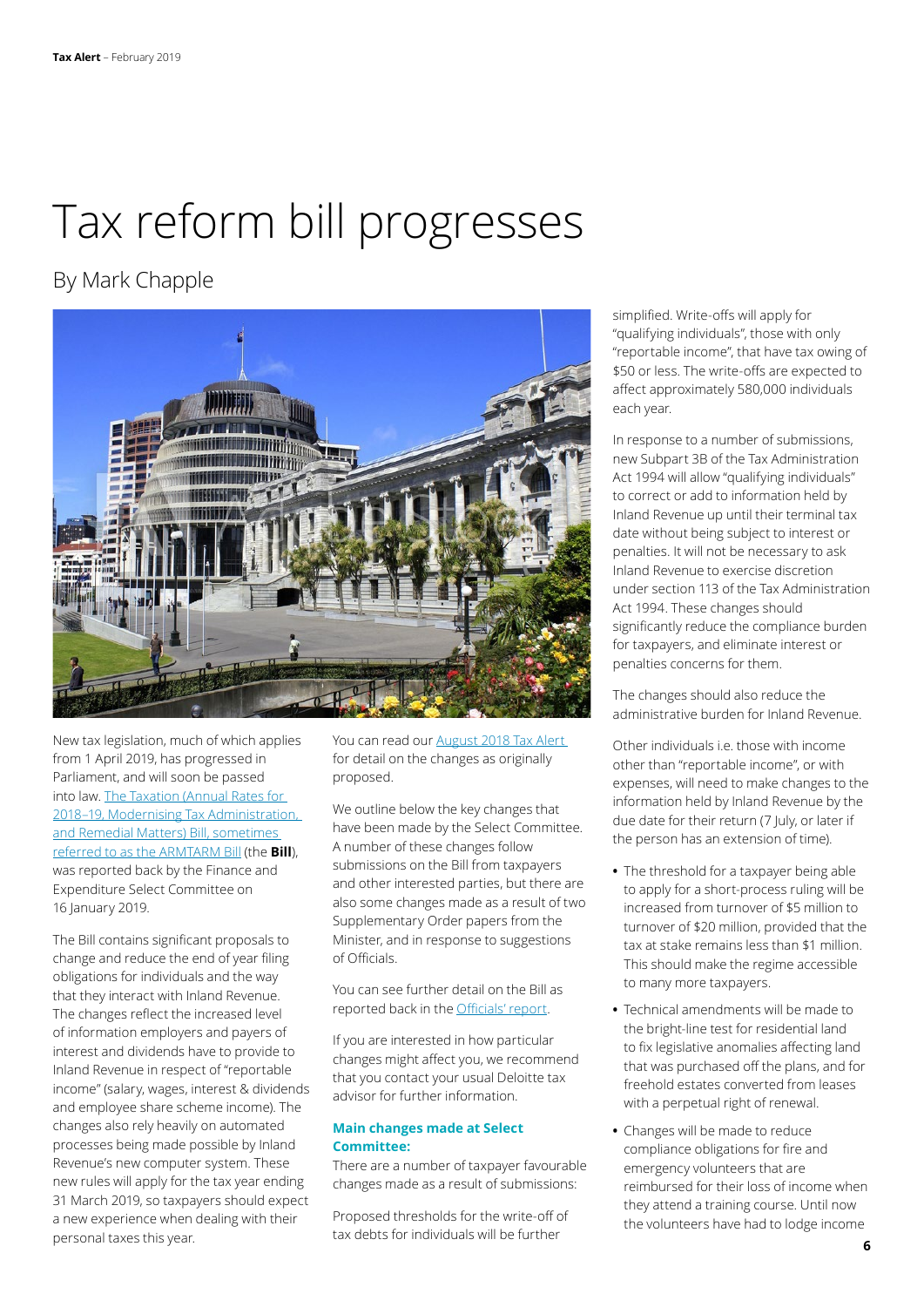tax returns to account for the taxable reimbursements, which have been subject to withholding tax as schedular payments. The proposed change would treat the reimbursement payments as "salary and wages", and therefore subject to PAYE rules, so volunteers would no longer need to file annual tax returns specifically for these payments.

**•** The Bill removes the five year lock-in period for people who join KiwiSaver after age 60, so that they will be able to access their contributions at age 65. As originally introduced the Bill would have enabled this only for over 60 year olds that joined KiwiSaver after July 2019. This will be amended so that, effective from 1 April 2020, all people who joined KiwiSaver, when over 60, regardless of when that was, will be able to access their contributions at age 65

Changes as a result of Supplementary Order papers from the Minister, or at the suggestion of Officials:

The following changes relate to 'other' aspects of the Bill, rather than to tax-filing obligations. The GST changes were covered in a [Tax Alert in September 2018](https://www2.deloitte.com/nz/en/pages/tax-alerts/articles/gst-change-for-non-profit-organisations-inland-revenues-proposals-released.html).

- **•** Amendments to require non-profit bodies to return GST on supplies of goods and services if they have received GST deductions on those goods and services.
- **•** The original Bill contained clauses that would have given the Commissioner of Inland Revenue the power to make minor changes to tax legislation to remedy legislative anomalies by recommending a regulation be made, by making a determination, and/or by undertaking an administrative action. These clauses have been removed from the Bill. This appears to be at the instigation of Officials rather than as a result of submissions, which were largely positive. Officials' have said that the removal of this proposal reflects a cautious approach to ensure that Parliament's law-making authority is appropriately respected, will allow time for further consideration with the Legislation Design and Advisory Committee, and that redrafted provisions may be reintroduced in a future tax bill.
- **•** The extension of depreciation roll-over relief provisions for the Canterbury earthquakes for a further five years, to the end of the 2024 income year. In addition, the introduction of roll-over relief for owners of land and buildings that are revenue account property, which were affected by the November 2016 Hurunui/Kaikoura earthquake (replicating relief provided in relation to the Canterbury earthquakes).
- **•** Amendments to give effect to the Government's policy of encouraging new investment in bloodstock breeding. These will allow for tax deductions on the cost of high-quality horses acquired for breeding (with minor amendments to SOP 135 released on 16 October 2018).
- **•** A clause ensuring that information sharing with the Police is able to be extended to Police employees that are not sworn constables. The explanatory comments note that many officers in the Police Financial Intelligence Unit are not sworn constables.
- **•** Fixing a technical flaw in relation to disregarded hybrid payments in the Taxation (Neutralising Base Erosion and Profit Shifting) Act 2018 (with minor amendments to SOP 74 released on 14 August 2018). A number of other remedial fixups have been made to Base Erosion and Profit Shifting rules.



**Mark Chapple Associate Director** Tel: +64 4 470 3586 Email: mchapple@deloitte.co.nz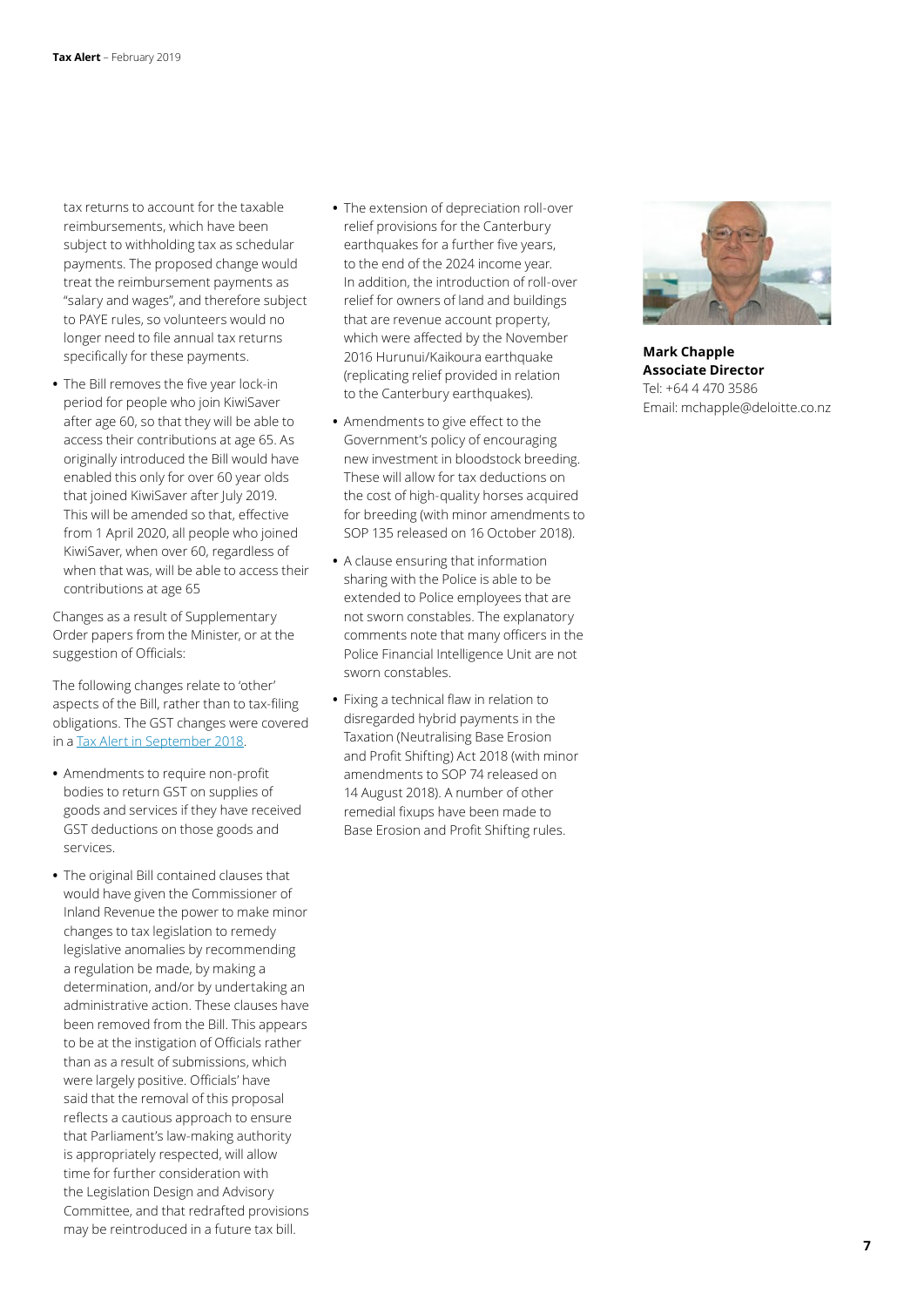## Inland Revenue goes back-to-basics with a new standard practice statement on the voluntary disclosure regime

By Campbell Rose and John Lohrentz

Taxpayers who find they have slipped up will need to be aware of a new draft statement released in December 2018, on how Inland Revenue assesses whether a voluntary disclosure has been made.

Making a voluntary disclosure can result in full elimination or a significant reduction of shortfall penalties that might otherwise apply – so it's important to understand Inland Revenue's view on what constitutes making a full voluntary disclosure of the details of a tax shortfall.

The draft standard practice statement (SPS ED0201) sets out the factors that the Commissioner of Inland Revenue will take into account. The statement takes a back-to-basics approach and is focused on clarifying some of the more complex aspects of the voluntary disclosure regime that arise in practice. It largely demonstrates a pragmatic approach being taken by Inland Revenue, which is reflective of encouraging voluntary compliance including through voluntary disclosures.

This article covers some of the key issues addressed by the draft SPS, and our initial comments. Submissions on the draft

SPS closed at the end of January 2019, so it will be interesting to see if further improvements are made in the course of finalising the SPS.

#### **The voluntary disclosure regime**

To encourage voluntary compliance under New Zealand's self-assessment system, Inland Revenue applies shortfall penalties against taxpayers taking an incorrect tax position, which range between 20% (for lack of reasonable care) through to 150% (for evasion) of the amount of the tax shortfall.

The 'carrot' to Inland Revenue's 'stick' is found in the voluntary disclosure regime, which allows for these penalties to be reduced or eliminated if taxpayers voluntarily provide information to correct a tax position before an investigation is notified or begins. The draft SPS notes that "low value" unprompted disclosures will not be liable to a shortfall penalty at all (meaning whether there has been a voluntary disclosure is largely moot) – in this respect it is worth noting that "low value" is necessarily a relative concept: what is low value should presumably be

considered in the context of a taxpayer's overall business and tax function's nature, size, complexity and so on.

#### **Is there a tax shortfall, and do you believe that the disclosure you are making is correct?**

The first essential element of a voluntary disclosure is that there must be a tax shortfall. If there is no shortfall and the taxpayer wants to amend a return in another way (for example to pay less tax), then the taxpayer has to follow a different process. In addition, the taxpayer has to be proposing that the tax position be changed to one that is correct – a voluntary disclosure is not a "negotiation". This is in response to what the Commissioner sees as an increasing trend for taxpayers to make a voluntary disclosure to merely propose a (potential/future) tax position, or as a prelude to disputing a tax position, or where a taxpayer seeks to place conditions on the disclosure – though a taxpayer remains free to legitimately change their mind later.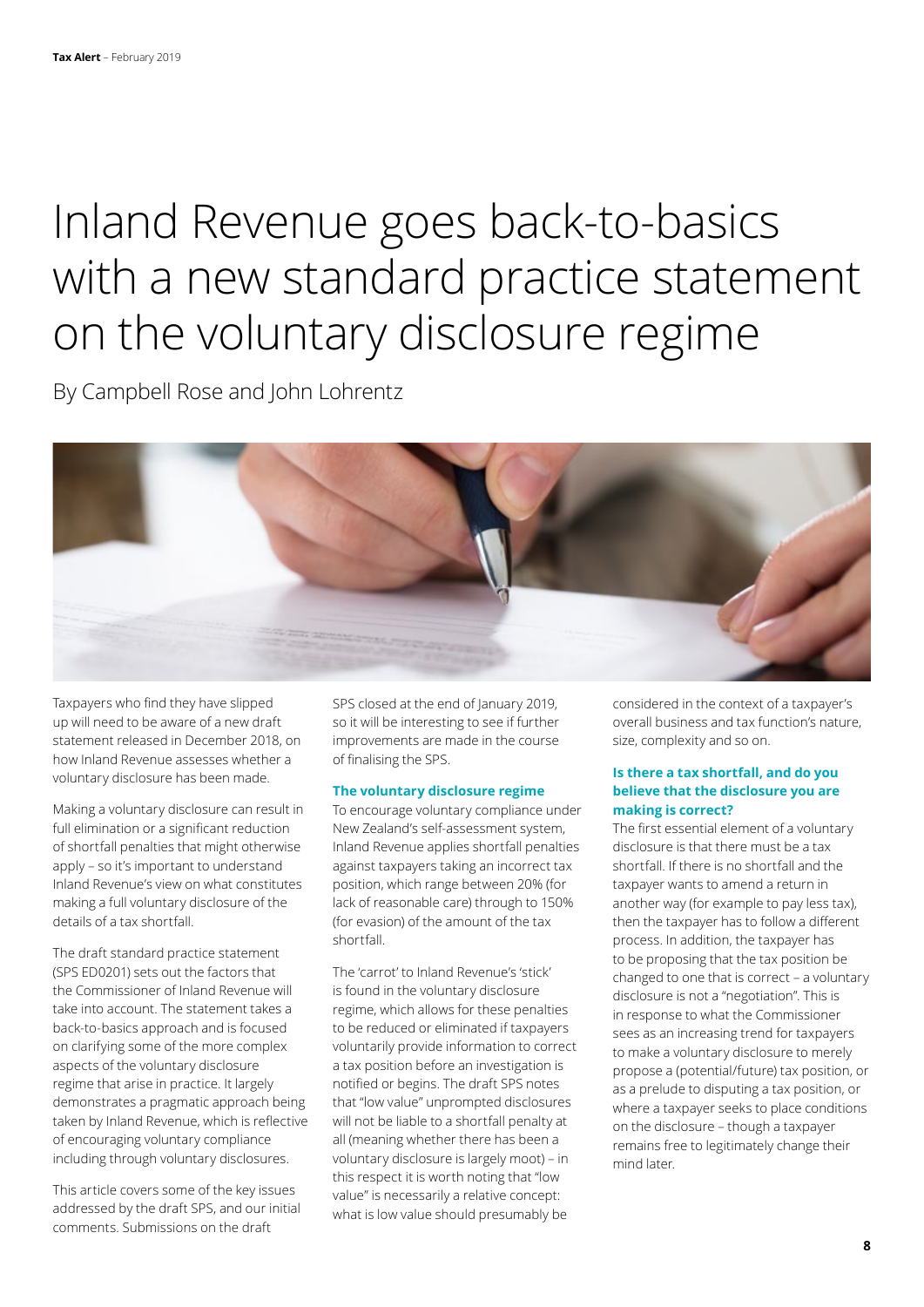#### **Analysis**

The draft SPS goes beyond the current standard practice statement, SPS 09/02 (which states that a disclosure must be unconditional), by clarifying the Commissioner's practice in various situations where a taxpayer is not approach of the voluntary disclosure regime. From a policy perspective the Commissioner's approach is difficult to argue with, and is not surprising given Inland Revenue's view that some taxpayers use the risk review process to "wait and see" if errors might be disclosure is made before any audit/ investigation formally commences. The draft SPS takes a pragmatic approach to changes in circumstances (e.g. new facts become available, or a court decision changes the position etc), although the timing of making a revised/ new disclosure may impact the amount or availability of penalty reduction. The draft SPS also implicitly clarifies that disputing the category of shortfall penalty applicable does not make a

#### **Does your disclosure set out all the details of a tax shortfall?**

The second essential element of a full voluntary disclosure is that it provides a clear statement of sufficient details of a tax shortfall to enable the Commissioner to reassess the tax. A tax shortfall is the difference between the tax effect of the tax position taken by a taxpayer and the correct tax position, if that difference results in an increase in the tax payable by the taxpayer (or a decrease in a tax benefit, such as a loss).

The Commissioner's practice is to see a tax return as comprising a number of tax positions so that a single return can have multiple "incorrect tax positions" requiring separate disclosures. Similar logic is applied to different tax years and to different tax types.

The voluntary disclosure must: explain the facts and circumstances leading to the tax shortfall; set out the calculation of the tax shortfall; and include basic information

identifying the taxpayer, the tax period and type, and any further relevant information.

#### **Analysis**

that a "full" voluntary disclosure is made where a taxpayer "attempts to quantify the amount of the tax shortfall to the best of their ability" Commissioner to determine the correct amount in a timely manner. Therefore where additional detail is required, the disclosure can still be considered "full" – this should presumably also be the is inadvertently omitted in the initial disclosure where multiple positions/ years/tax types (and so a significant amount of data/information) are concerned. It clarifies that the disclosure rules only apply to tax types covered by which is helpful.

While largely consistent with previous guidance, the focus on quantification provides additional clarity on the practical steps involved in making a "full" disclosure. The draft SPS supports taxpayers making genuine efforts to Commissioner. This approach makes sense – the regime should encourage voluntary compliance and the commencement of a dialogue between taxpayer and Inland Revenue as early as possible. Hopefully Inland Revenue will make only reasonable requests of taxpayers in terms of their co-operation and timing, where a staged/"drip-feed" approach is adopted – and will not unreasonably capitalise on the making of a voluntary disclosure to (for example) commence an audit/investigation into other tax types or periods etc.

#### **Consequential adjustments**

The draft SPS accepts that a disclosure is still a "full" voluntary disclosure if the Commissioner has to notify a taxpayer of consequential adjustments to the disclosure (e.g. requesting that the disclosure be updated to reflect the impact of an income tax position correction on a GST return) – if the relevant details were inadvertently omitted and the taxpayer provides the additional information required in a timely fashion. It is positive to see this voluntary compliance-focussed approach from Inland Revenue in the draft SPS.

#### **Does your disclosure reveal new information?**

The third essential element is that the disclosure uncovers new information to the Commissioner. Because taxpayers cannot actually know everything that the Commissioner knows, the test is whether it is reasonable for the taxpayer to believe the information is unknown to the Commissioner. If a taxpayer is objectively "clearly aware" that the Commissioner already knows about a tax shortfall, it won't be a voluntary disclosure. A taxpayer can be considered to be "clearly aware" if:

- **•** The Commissioner has expressly advised the taxpayer of the shortfall, or
- **•** The taxpayer can clearly infer that the Commissioner knows based on the "facts and circumstances" of their interactions.

#### **Analysis**

While the 'awareness-based-oninference' concept is stated to be a "high bar" that will be applied only Revenue to dispute the validity of a voluntary disclosure – which in turn could feed into a negotiation to settle a dispute. We would prefer that this concept is removed from the draft SPS or is more clearly defined with clear examples to ensure that the operation of the voluntary disclosure regime has a high degree of certainty and fairness.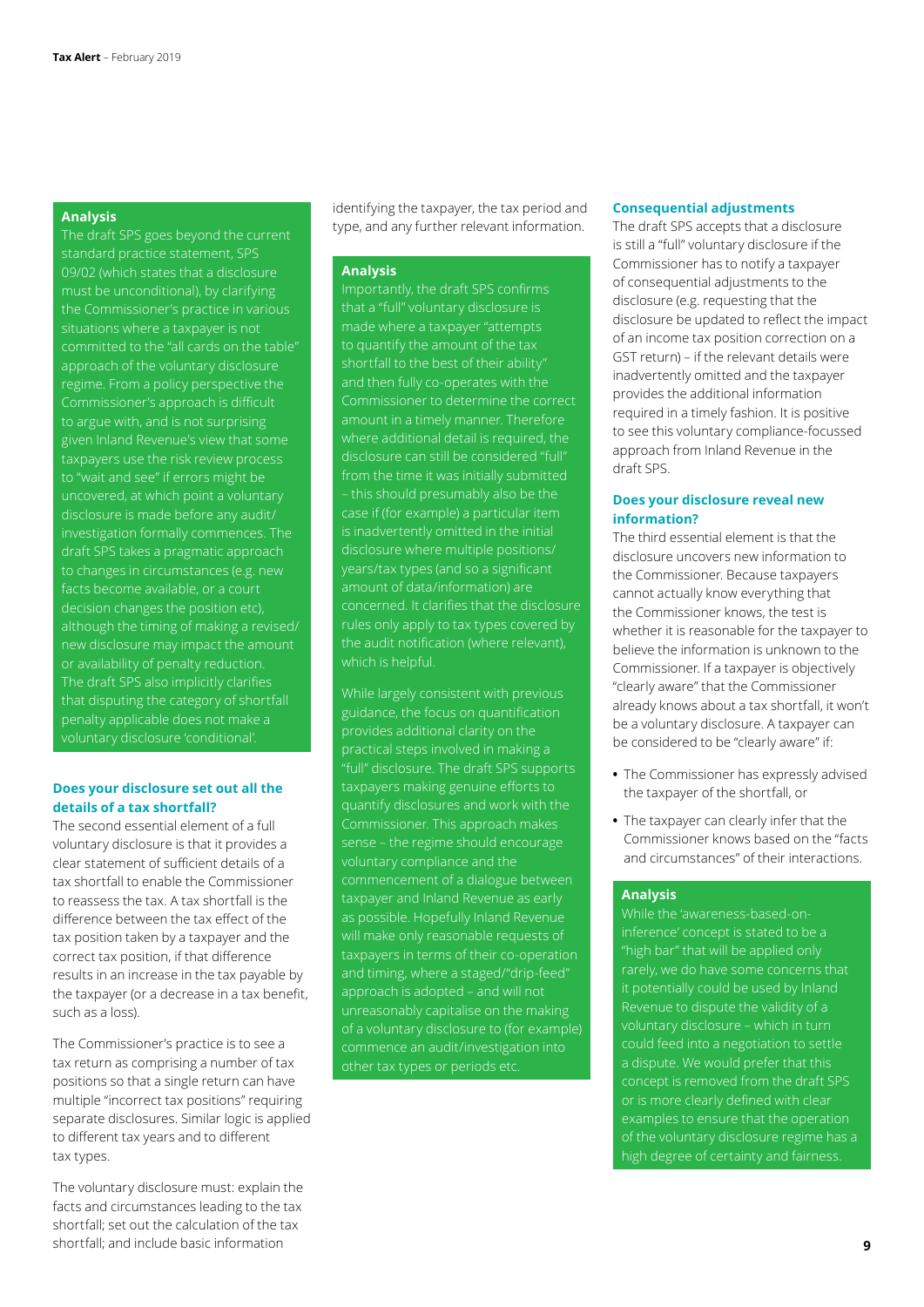The draft SPS includes an example of a situation when a taxpayer might make a voluntary disclosure even after Inland a particular tax position. However, the example goes on to note that no voluntary disclosure is made where Inland Revenue advises the taxpayer at a tax shortfall. The example seems to be referring to a specific tax shortfall that is adjusted by assessment; but there is a potential slippery slope here. For example, is the intention that no it is objectively clear that Inland Revenue believes that there will be "a" tax shortfall (of any amount, but relating to a particular factual scenario/tax type), a tax shortfall of an approximate amount or a specific tax shortfall that equates or very closely aligns with the actual shortfall? Presumably given the "high bar", only the latter can be intended – i.e. not Inland Revenue simply raising an issue.

#### **Are you making the disclosure voluntarily?**

The fourth and final essential element is that a disclosure must actually be voluntary.

The draft SPS identifies that there are limited instances in which a taxpayer may be obliged to provide information to the Commissioner and therefore may not be making a disclosure voluntarily. Where information is provided under compulsion (e.g. in response to a section 17 notice), it remains possible to subsequently or additionally make a "voluntary" disclosure – unless the information provided to the Commissioner clearly shows the tax shortfall without further investigation being required on Inland Revenue's part. Additionally, the draft SPS notes that not all communications from Inland Revenue create an obligation – some communications may simply 'generally suggest' a course of action without an obligation (in which case a resulting disclosure would still be 'voluntary').

#### **Analysis**

We are pleased to see that Inland Revenue has fleshed out the relationship between the voluntary disclosure regime, the risk review process, and sections 17 and 15B of the Tax Administration Act 1994. The draft SPS takes a pragmatic approach in confirming that there will only be limited occasions where making a disclosure and clarifies that simply filing a new or amended return will not likely on its own satisfy the requirement to provide full

#### **Changes to prosecution guidance**

In the previous guidance, SPS 09/02, the Commissioner committed to not considering prosecution where a prenotification voluntary disclosure is properly made, and that "Inland Revenue may consider prosecution" for post-notification disclosures.

The draft SPS makes two changes. First, while taxpayers will prima facie not be subject to prosecution for pre-notification disclosures, the Commissioner reserves the ability to prosecute in rare cases where "voluntary compliance [is] more generally being undermined". Secondly, concerning post-notification disclosures, the Commissioner "will consider prosecution" (as opposed to "may").

#### **Analysis**

Overall these changes mean that Inland taxpayers voluntarily coming forward to correct their tax positions. We hope that Officials will consider the underlying policy considerations reflected in the regime, especially the desire to promote voluntary compliance and ensuring the tax administration system is efficient with a high degree of certainty. The risk of uncertainty in the outcome of a disclosure will dis-incentivise the use of the voluntary disclosure regime.



**Campbell Rose Partner** Tel: +64 9 303 0990 Email: camrose@deloitte.co.nz



**John Lohrentz Senior Consultant** Tel: +64 9 303 0736 Email: jlohrentz@deloitte.co.nz

#### **Conclusion**

Overall, the draft SPS makes useful strides in clarifying some complex questions that arise in practice when a voluntary disclosure is being considered. There are still some 'fish-hooks' in making a voluntary disclosure whether before or after Inland Revenue interaction occurs – so we recommend getting in touch with your usual Deloitte adviser as soon as the need arises in this area.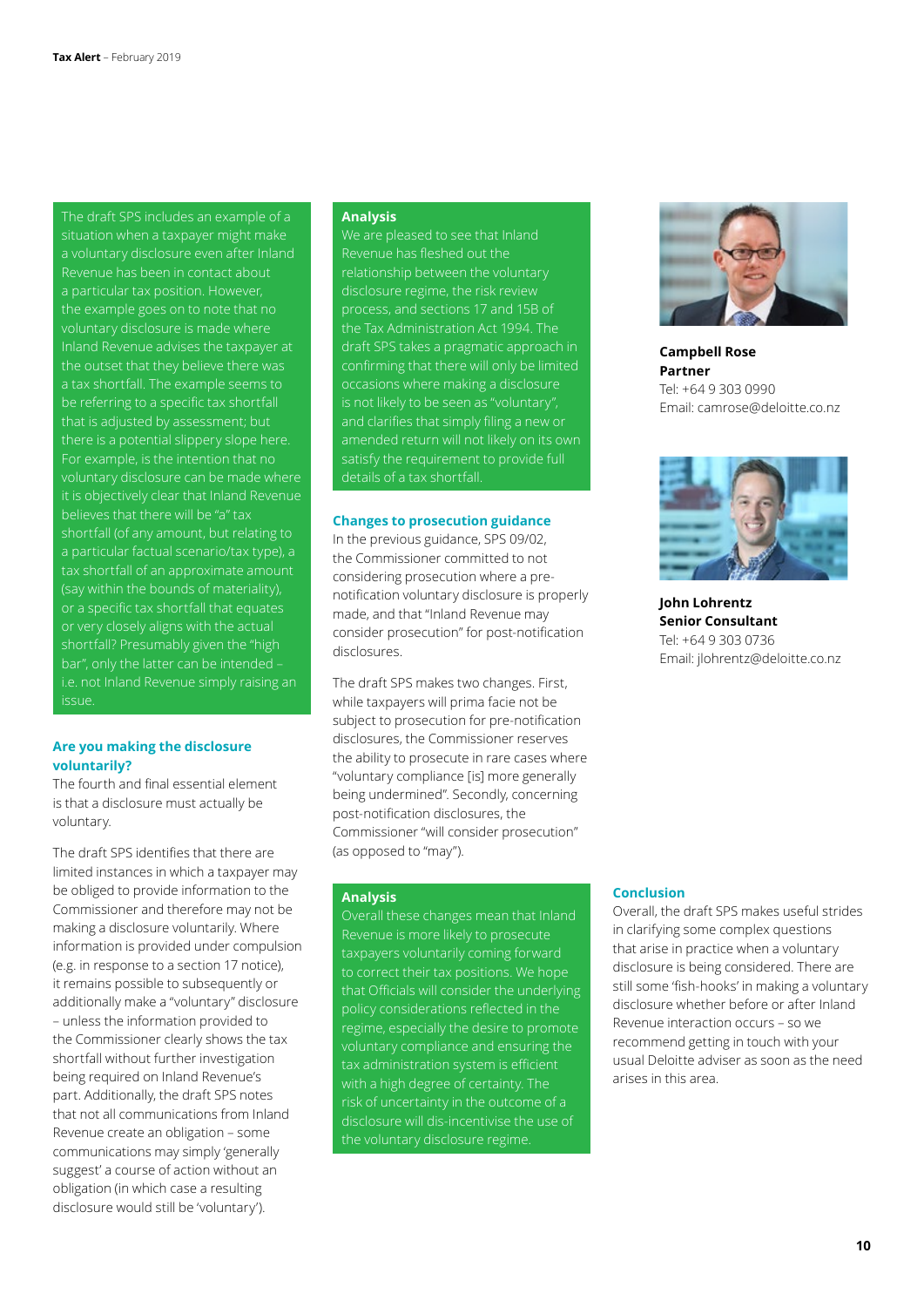## New rules for companies with Australian connections

By Emma Marr



#### **Extension of transitional period for applying ATO ruling on residence**

Readers may remember the ATO's surprising decision in June 2018 to treat many companies as Australian tax residents who previously would not have been. This was covered in the July 2018 [Tax Alert](https://www2.deloitte.com/nz/en/pages/tax-alerts/articles/nz-companies-may-be-australian-resident-under-ato-ruling.html). Along with the initial ruling released in June 2018, the ATO released draft guidelines for interpreting the ruling and determining the central management and control of a company that may be a tax resident of Australia. The nub of the problem for many New Zealand companies was that companies that didn't have any trading operations in Australia could, under the ATO's new ruling, be treated as Australian resident.

In December 2018 the Australian Tax Office (ATO) released a [further \(and](https://www.ato.gov.au/law/view/document?DocID=DPC/PCG2018D3/NAT/ATO/00001)  [final\) version](https://www.ato.gov.au/law/view/document?DocID=DPC/PCG2018D3/NAT/ATO/00001) of their guidance. The main update to the guidance is an extension

to the transitional period in which the Australian Commissioner of Tax will not apply his resources to review or seek to disturb a foreign-incorporated company's status as a non-resident to between 15 March 2017 and 30 June 2019. Previously, the transitional period was to cease in mid-December 2018. In addition the ATO clarified aspects of the guidelines' "ongoing compliance approach" to accommodate such things as circular resolutions and listed entities themselves (in addition to their subsidiaries which were already covered).

Companies that are potentially tax residents of both Australia and New Zealand should be urgently considering the impact of the ATO ruling on their operations. Any strategic decision making presence in Australia should be carefully considered to determine if it triggers Australian tax residence, at least in the ATO's mind. This could include the existence of directors or other senior managers, board meetings, and other strategic decision making.

The result of this ruling is potentially a host of dual resident companies. This leads to the next problem we have in Australia/ New Zealand tax rules…

#### **Impact of the MLI on dual residents**

Separately, the new Multilateral Convention (MLI) came into effect on 1 January 2019 for the New Zealand/Australia double tax agreement (DTA). One effect of this is that there is much less certainty about the tax residence of dual resident companies.

This is because the tie breaker test that used to apply under the DTA, which would definitively determine the residence of a dual resident company, will now no longer apply. If there is doubt about the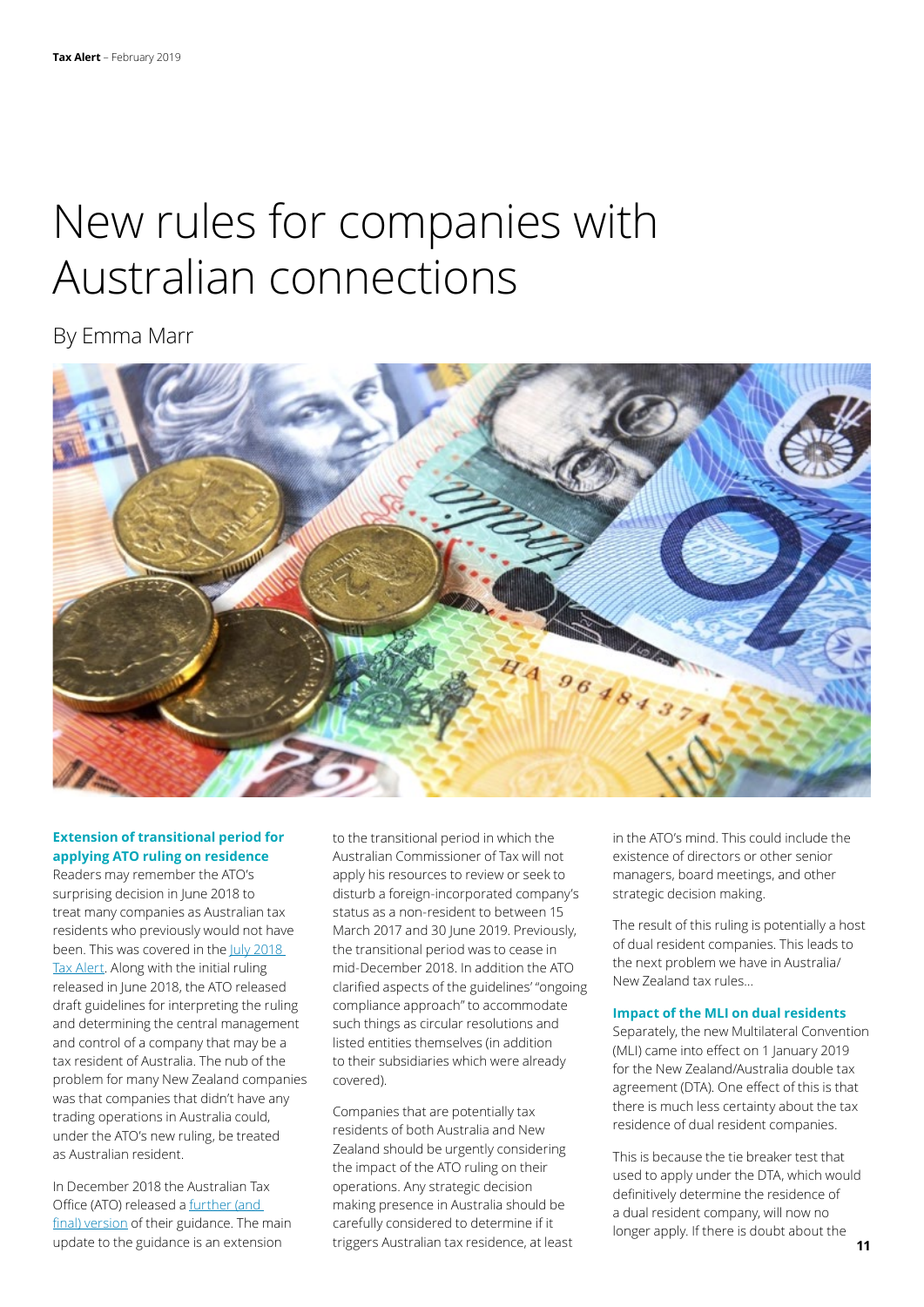



**Emma Marr Associate Director** Tel: +64 4 470 3786 Email: emarr@deloitte.co.nz

tax residence of a company, instead of following a tie-breaker test, the company will have to get the agreement of the two competent authorities – the New Zealand Inland Revenue, and the ATO.

On 20 December 2018, Inland Revenue announced that it was working with the ATO to formalise a practical administrative approach for non-individual dual residents affected by Article 4(1) of the MLI. The ATO similarly posted a [note](https://www.ato.gov.au/General/ATO-advice-and-guidance/In-detail/Private-rulings/Supporting-documents/Competent-Authority-determination/) on their Competent Authority determination page.

Under Article 4(1) of the MLI, which is designed to address tax avoidance arrangements, non-individual taxpayers that are dual residents need to apply to either Competent Authority for a determination of their residency for tax treaty purposes.

The administrative approach will seek to provide certainty and minimise compliance costs for non-individual dual residents that meet certain eligibility criteria. To read more see [here](http://taxpolicy.ird.govt.nz/news/2018-12-20-australia-nz-tax-treaty-administrative-approach-article-41-mli#note). Once finalised this will be published together with eligibility criteria and any additional guidance.

Companies that are potentially tax residents of both Australia and New Zealand should be urgently considering the impact of the ATO ruling on their operations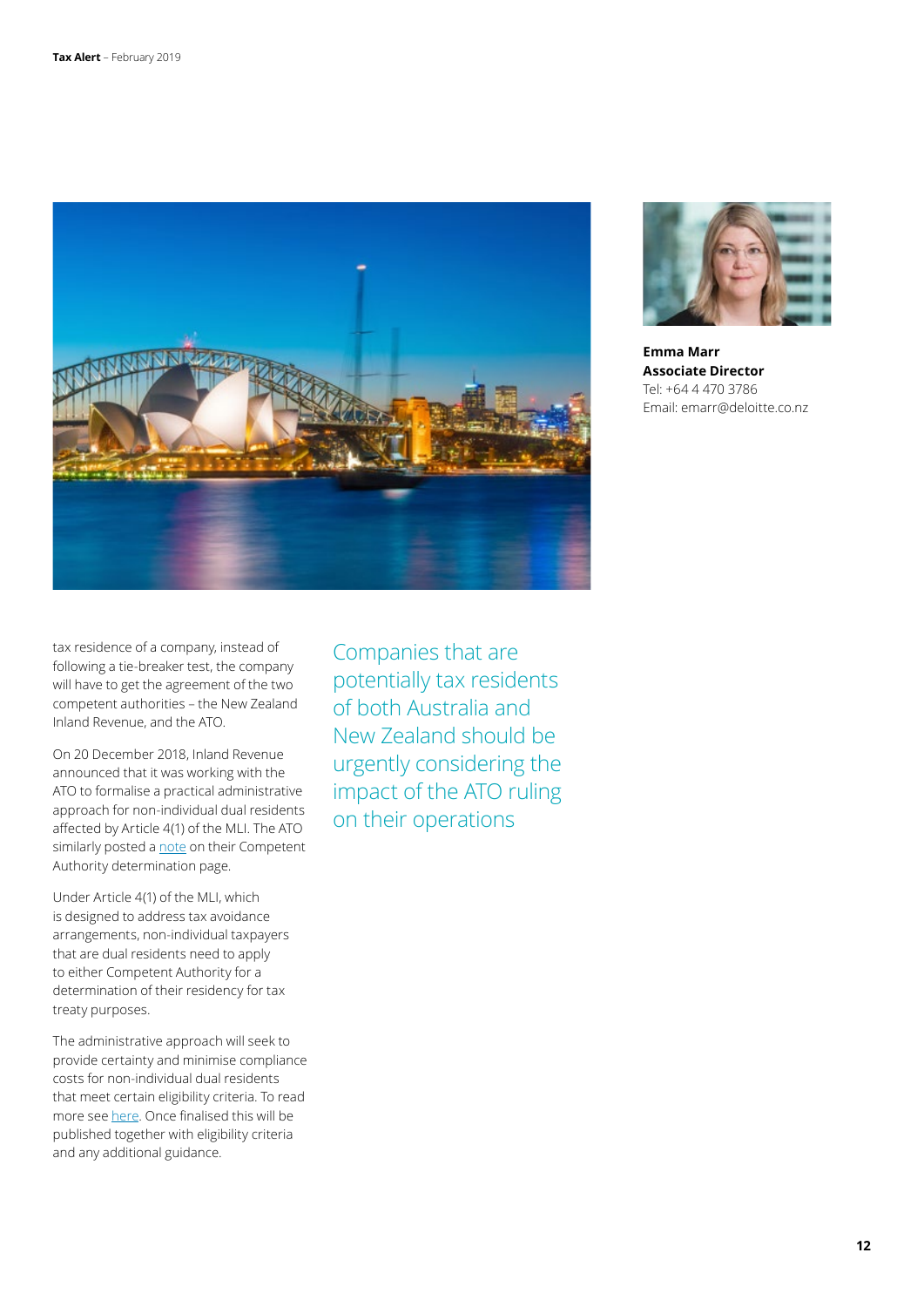### Snapshot of Recent Developments: February Tax Alert



#### **Policy Developments:**

#### **Tax Working Group**

The Tax Working Group has reported to the Government its findings and recommendations regarding New Zealand's tax system. We now wait for a response from Government and the release of the group's final report. Any changes the Government proceeds with will be subject to the full generic tax policy process. We expect the legislation introducing these changes to be announced by the beginning of next year.

#### **Finalised Inland Revenue Items:**

**GST— zero-rating of services related to land IS 18/07**

On 21 December 2018, Inland Revenue released Interpretation Statement [IS](https://www.ird.govt.nz/resources/3/3/33caee17-62dc-44aa-8ff8-6822a2af7e1e/is18-07.pdf)  [18/07: "Goods and services tax — zero](https://www.ird.govt.nz/resources/3/3/33caee17-62dc-44aa-8ff8-6822a2af7e1e/is18-07.pdf)[rating of services related to land".](https://www.ird.govt.nz/resources/3/3/33caee17-62dc-44aa-8ff8-6822a2af7e1e/is18-07.pdf) The interpretation statement concerns amendments to the Goods and Services Tax Act 1985 that applied from 1 April 2017, and relate to the circumstances in which services related to land can be zero-rated under s 11A(1)(e) and (k).

#### **Income tax – bright-line test – farmyard and main home exclusions – sale of lifestyle blocks QB 18/17:**

On 19 December 2018, Inland Revenue released the finalised Questions We've Been Asked ("QWBA") [QB 18/17: Income](https://www.ird.govt.nz/resources/5/6/56b5df2d-e5d2-4e94-b7c0-465c69eb16be/qb18-17.pdf)  [tax – bright-line test – farmyard and main](https://www.ird.govt.nz/resources/5/6/56b5df2d-e5d2-4e94-b7c0-465c69eb16be/qb18-17.pdf)  [home exclusions – sale of lifestyle blocks.](https://www.ird.govt.nz/resources/5/6/56b5df2d-e5d2-4e94-b7c0-465c69eb16be/qb18-17.pdf) This QWBA explains that lifestyle blocks sold within the bright-line period will be excluded from the bright-line test when:

- **•** the lifestyle block is farmland; or
- **•** the lifestyle block is residential land and is the seller's main home, and:
	- more than 50% of the area of the lifestyle block has been used for the seller's home, curtilage and residential purposes, and

the lifestyle block has been used in that manner for more than 50% of the time the seller has owned it.

#### **Income tax – bright-line test – main home exclusion – sale of subdivided section QB 18/16:**

On 19 December 2018, Inland Revenue released the finalised QWBA [QB 18/16:](https://www.ird.govt.nz/resources/2/9/29d92e6f-8eff-478f-bf67-671baf304c49/qb18-16.pdf)  [Income tax – bright-line test – main home](https://www.ird.govt.nz/resources/2/9/29d92e6f-8eff-478f-bf67-671baf304c49/qb18-16.pdf)  [exclusion – sale of subdivided section.](https://www.ird.govt.nz/resources/2/9/29d92e6f-8eff-478f-bf67-671baf304c49/qb18-16.pdf)

This QWBA explains that a subdivided section sold within the bright-line period will be excluded from the brightline test for residential land when:

• more than 50% of the area of the land in the subdivided section has been used for a dwelling that was the seller's main home; and

• the seller has used the land in the subdivided section in that manner for more than 50% of the time since the seller acquired the undivided land.

#### **National Standard Costs for Specified Livestock Determination 2019.**

On 25 January 2019, Inland Revenue released "The National Standard Costs for Specified Livestock Determination 2019".

The determination is made in terms of s EC 23 of the Income Tax Act 2007 and applies to any specified livestock on hand at the end of the 2018/19 income year where the taxpayer has elected to value that livestock under the national standard cost scheme for that income year.